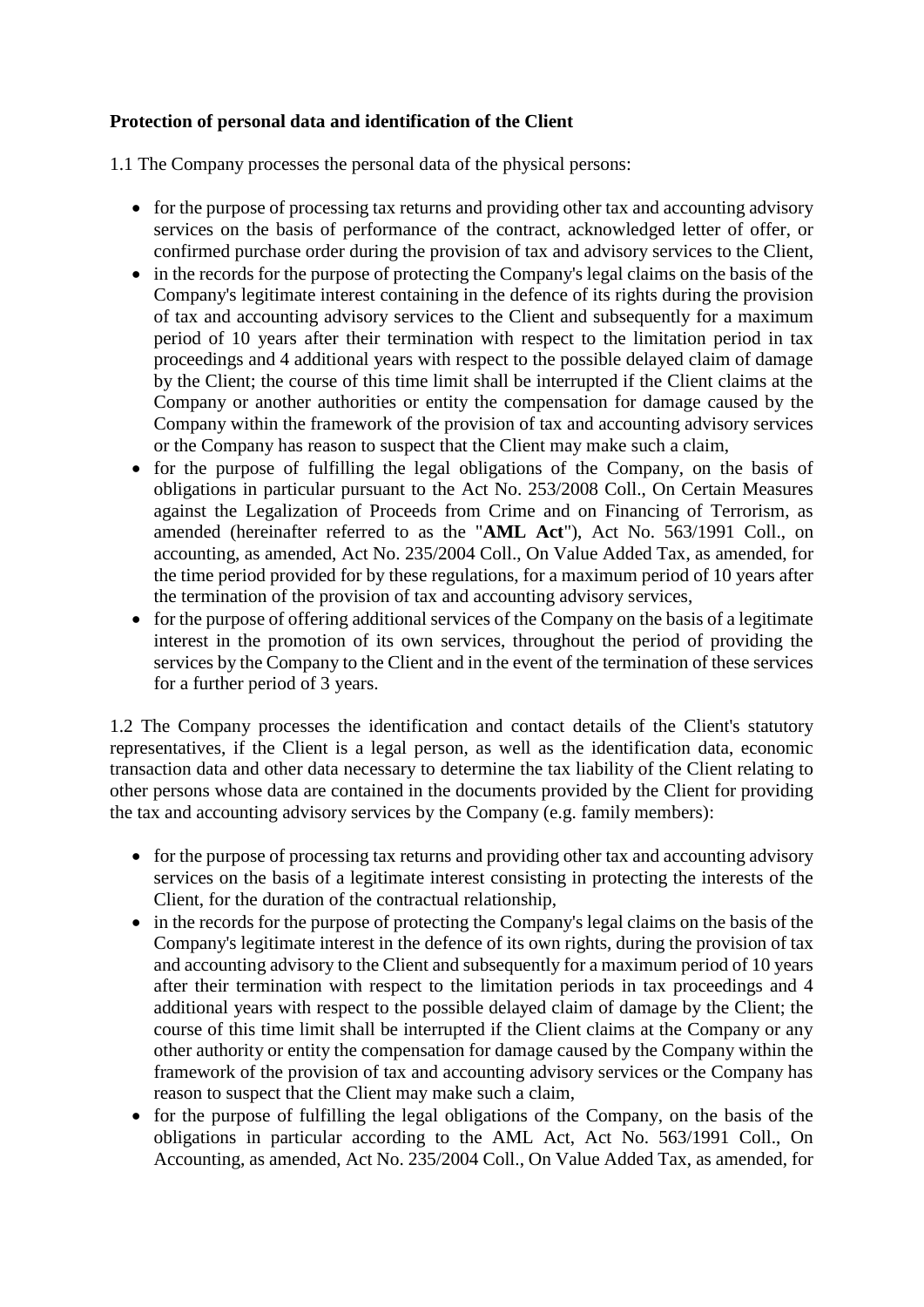the time period provided for by these regulations, for a maximum period of 10 years after the termination of the provision of tax and accounting advisory services,

• for the purpose of offering additional services of the Company on the basis of a legitimate interest in the promotion of its own services, throughout the period of providing the services by the Company to the Client and in the event of the termination of these services for a further period of 3 years. The Client agrees that the Company may indicate the name of the Client in the list of its Clients used for marketing purposes.

1.3 Personal data processed by the Company pursuant to Articles 1.1 and 1.2 may be transferred in accordance with the instructions of the Client to the Financial and Customs Authorities, the Czech Social Security Administration, the Health Insurance Companies, the Czech Statistical Office and other entities specified by the Client.

1.4 The Client and persons referred to in Article 1.2 shall have the right to request an access to the processed personal data, in particular to obtain information on their processing, or a copy of the personal data relating to them; the right for correcting the processed personal data that are relevant to them and are inaccurate or outdated; the right to object to the processing of the personal data relating to them in the case of the processing based on legitimate interest or for the purpose of direct marketing; the right for deleting the personal data relating to them, in particular where there is no legal basis for their processing; the right for limitation of the processing of the personal data relating to them, in particular when their correction is requested or an objection is raised against their processing; these rights may be exercised at the Company through the contact details provided in the contract, letter or offer.

1.5 The Client and the persons referred to in Article 1.2 shall also have the right to file a complaint with the Office for the Protection of Personal Data against the processing of the personal data by the Company.

1.6 The Client has the right to obtain the data that he has provided to the Company and the Company processes them electronically for the processing of tax returns and the provision of other tax and accounting advisory services in a common, structured and machine-readable format.

## **2. Identification of the Client**

2.1 The Client is obliged to be identified in accordance with special law. He will provide the Company with the relevant documents and transmit copies thereof or make them available to the Company for these purposes. The Client shall provide the Company with all the assistance required to meet the Company's obligations under the AML Act; in particular when performing the Client's control in accordance with Article 9 of the AML Act.

2.2 For the purposes of the AML Act, the Company shall make copies or extracts from the documents provided by the Client and process the information thus obtained to fulfill the purpose of this Act.

2.3 Upon the creation of an engagement, the Company identifies each natural person representing the Client, who is a legal entity, in the physical presence of the identified person, unless otherwise agreed.